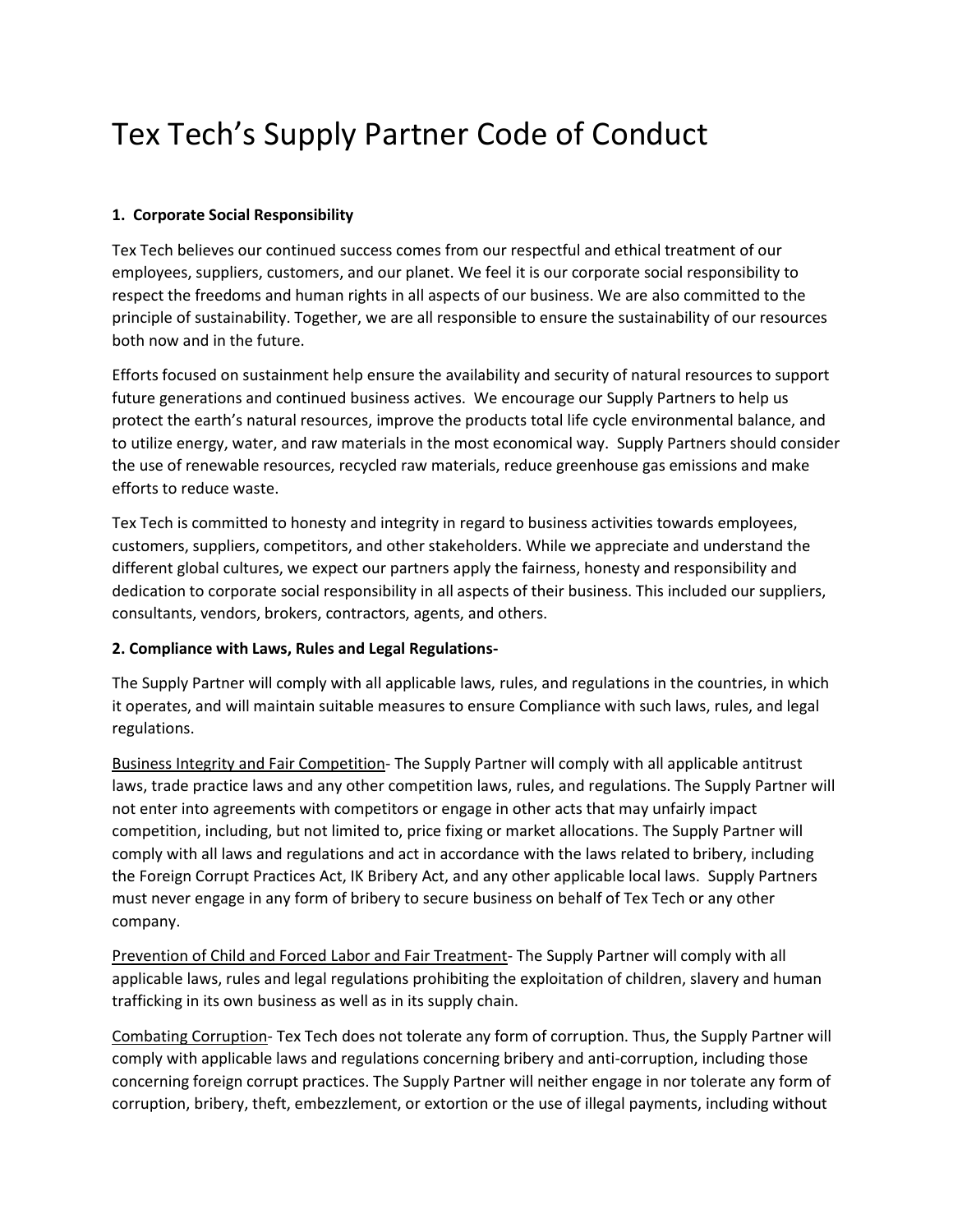limitation, any payment or other benefit conferred on any individual, company or government official, for the purpose of influencing the decision-making process in violation of applicable laws.

Conflict Minerals- The Supply Partner is aware of applicable legal requirements in relation to "conflict minerals" including tin, tantalum, tungsten, their ores, and gold originating from conflict areas and shall ensure compliance with such laws.

Export and Import Regulations- The Supply Partner will comply with all applicable import and export control laws, including without limitation, sanctions, embargoes and other laws, regulations, government orders and policies controlling the transmission or shipment of goods, technology, and payments.

Prevention of Money Laundering- we expect our Supply Partners to comply with all applicable statutes governing the prevention of money laundering and not to participate in any money laundering activity.

# **3. Conflict of Interest**

Employees are expected to act in the best interest of their company. Private interests and personal consideration shall not affect any business decision. Tex Tech as well as the Supply Partner will avoid any activity or situation which may lead to a conflict of private interest of a Tex Tech employee or Supply Partner and the business interest of Tex Tech. A Supply Partner becoming aware of a conflict of interest situation will immediately notify Tex Tech about this.

#### **4. Respect for Human Rights, Anti-Discrimination**

Tex Tech respects human rights and actively promotes their observance. The Supply Partner will treat all individuals with respect and fairness and will observe basic human rights set forth. For example, in the Universal Declaration of Human Rights of the United Nations concerning Multinational Enterprises and Social Policy including, but not limited to, the prohibition of forced or child labor, and the provision of reasonable wages, social benefits, working hours, freedom of association and other fair working conditions in compliance with applicable laws.

Supply Partner Code of Conduct- The Supply Partner will maintain an environment with no retaliation, free of discrimination and harassment on the basis of gender, age, race, skin color, ethnicity, culture or national origin, citizenship, religion or religious beliefs, physical or mental disability, veteran status, sexual orientation or any other characteristics protected by applicable law.

#### **5. Product Safety, Health, and Environment**

With our processes and products, Tex Tech wishes to contribute to the sustainable use of resources and environmental protection. We attempt to balance the use of our resources by aligning our production, quality and performance of our products with environmental impact. We make targeted efforts to reduce the consumption of raw materials, supplies, water and energy. We have a corporate goal for all of our facilities to become landfill free. We encourage our Supply Partners to support Tex Tech in these efforts. Our Supply Partners should be committed to manufacturing and delivering safe products to Tex Tech and providing a safe working environment that focuses on accident prevention and minimizes exposure to health risks to their employees. The Supply Partner will comply with applicable laws and regulations on environmental protection and will make efforts to protect our resources and the environment as much as possible.